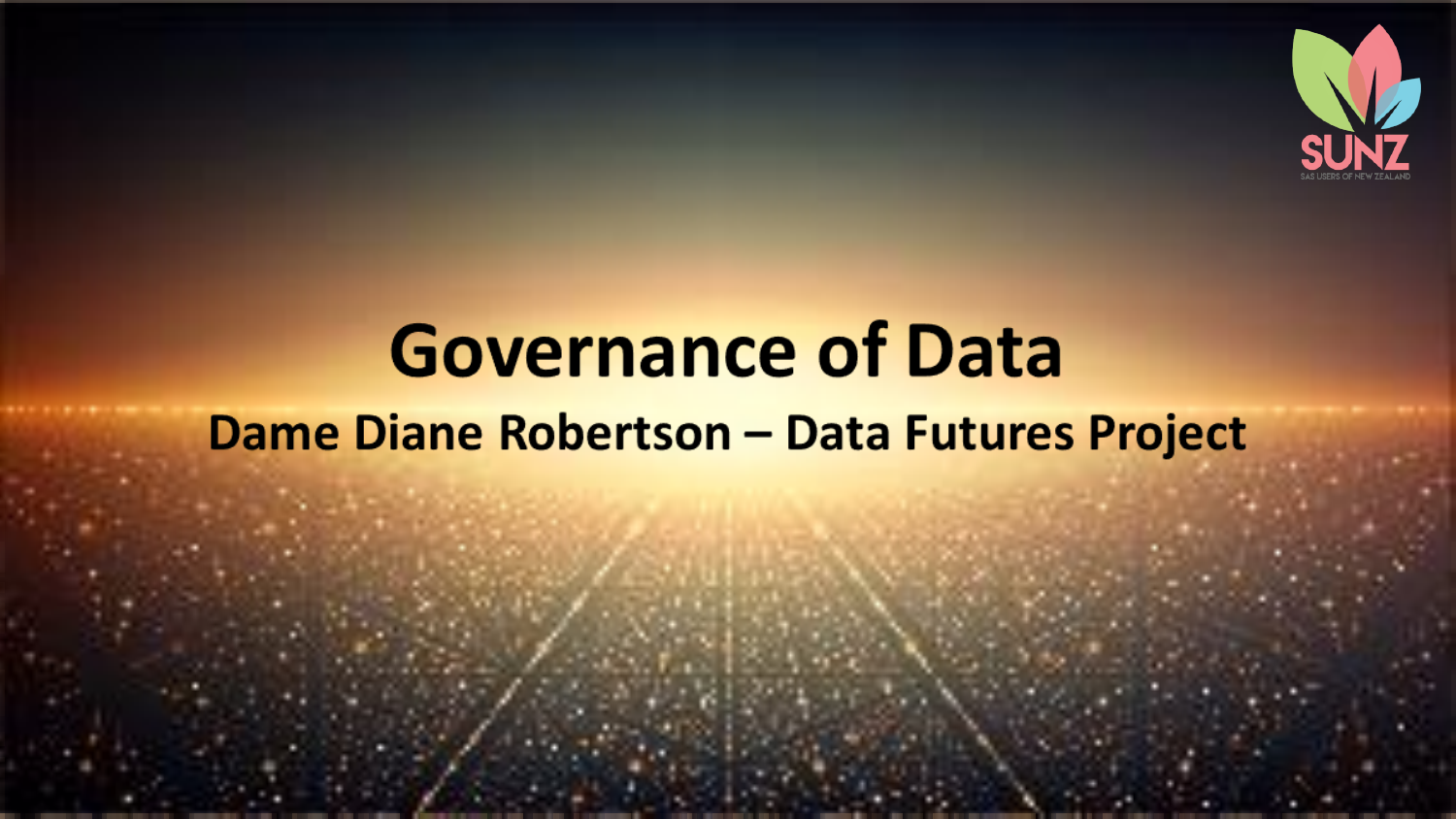### Governance of Data

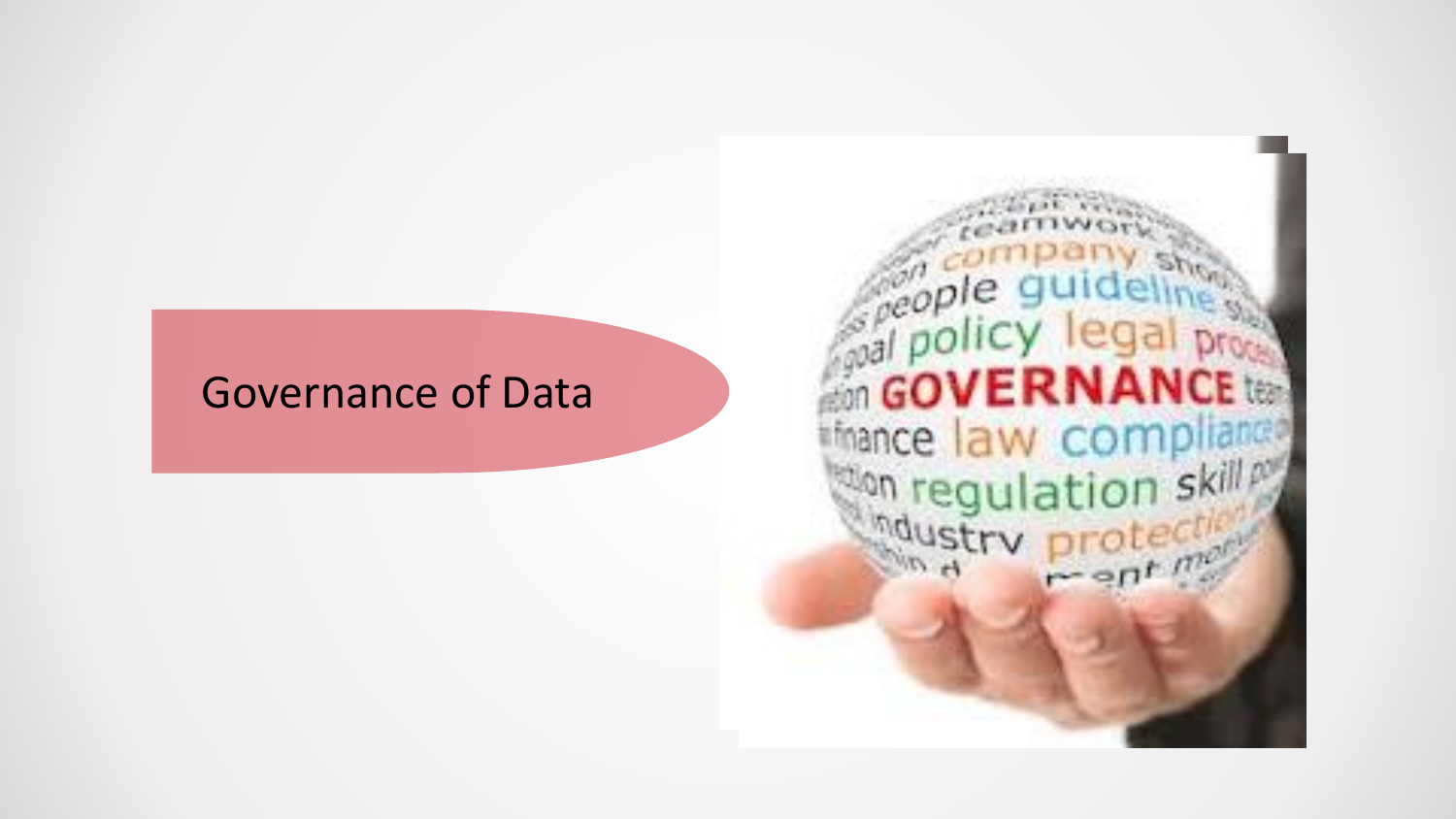#### Governance

Software Hardware Algorithms AI Data Quality Storage Artificial Learning Meta data Data protocols

#### **Technical Compliance**

Privacy Human Rights Legislation Privacy Human Rights Industry standards Contract compliance GDPR ISO standards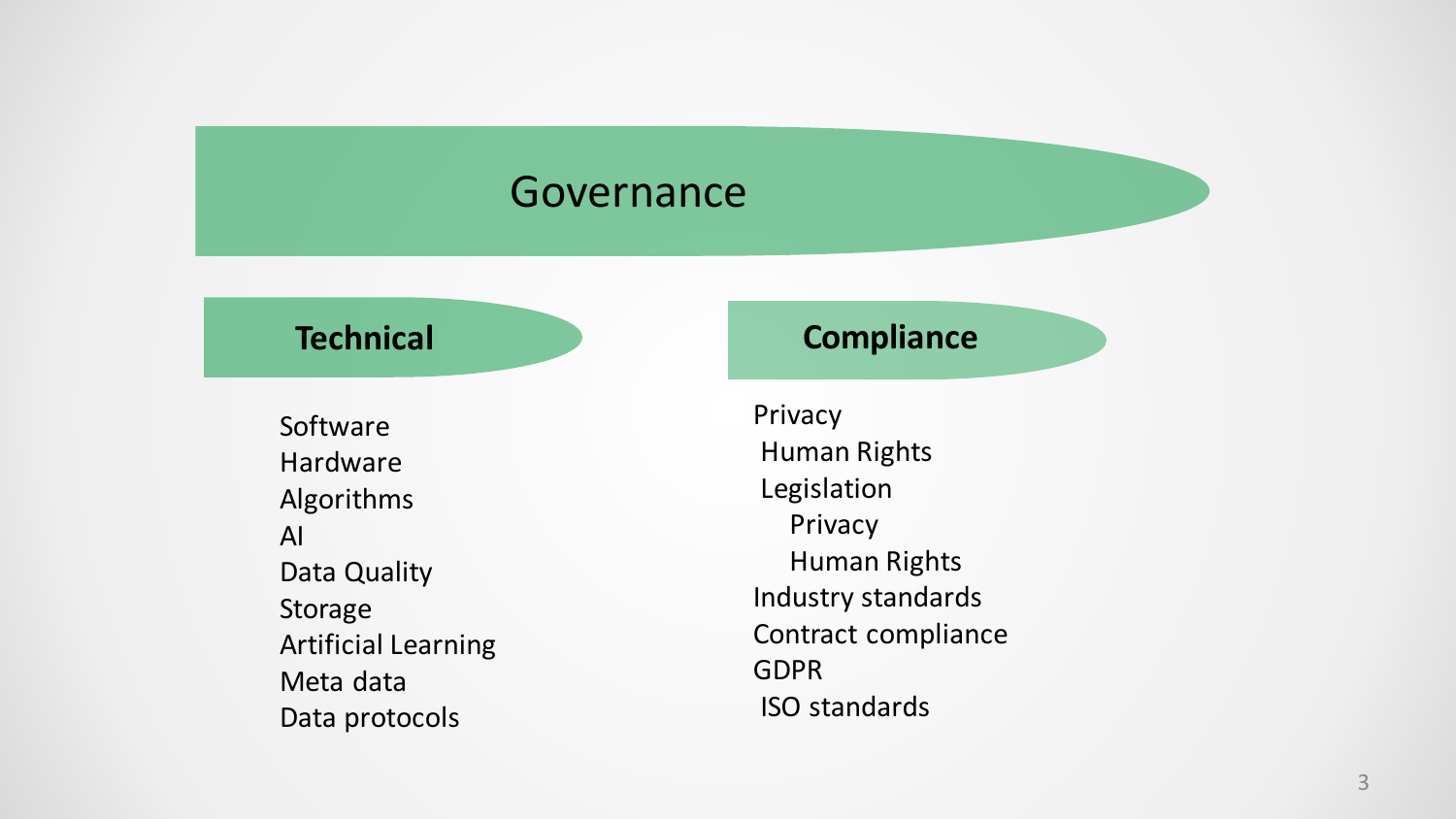# Align with Purpose and values

Be a leading law firm

Advance the interests of Maori in Tamaki Makaurau

Improve the levels of access and quality of services

Caring for people, transforming lives and reforming society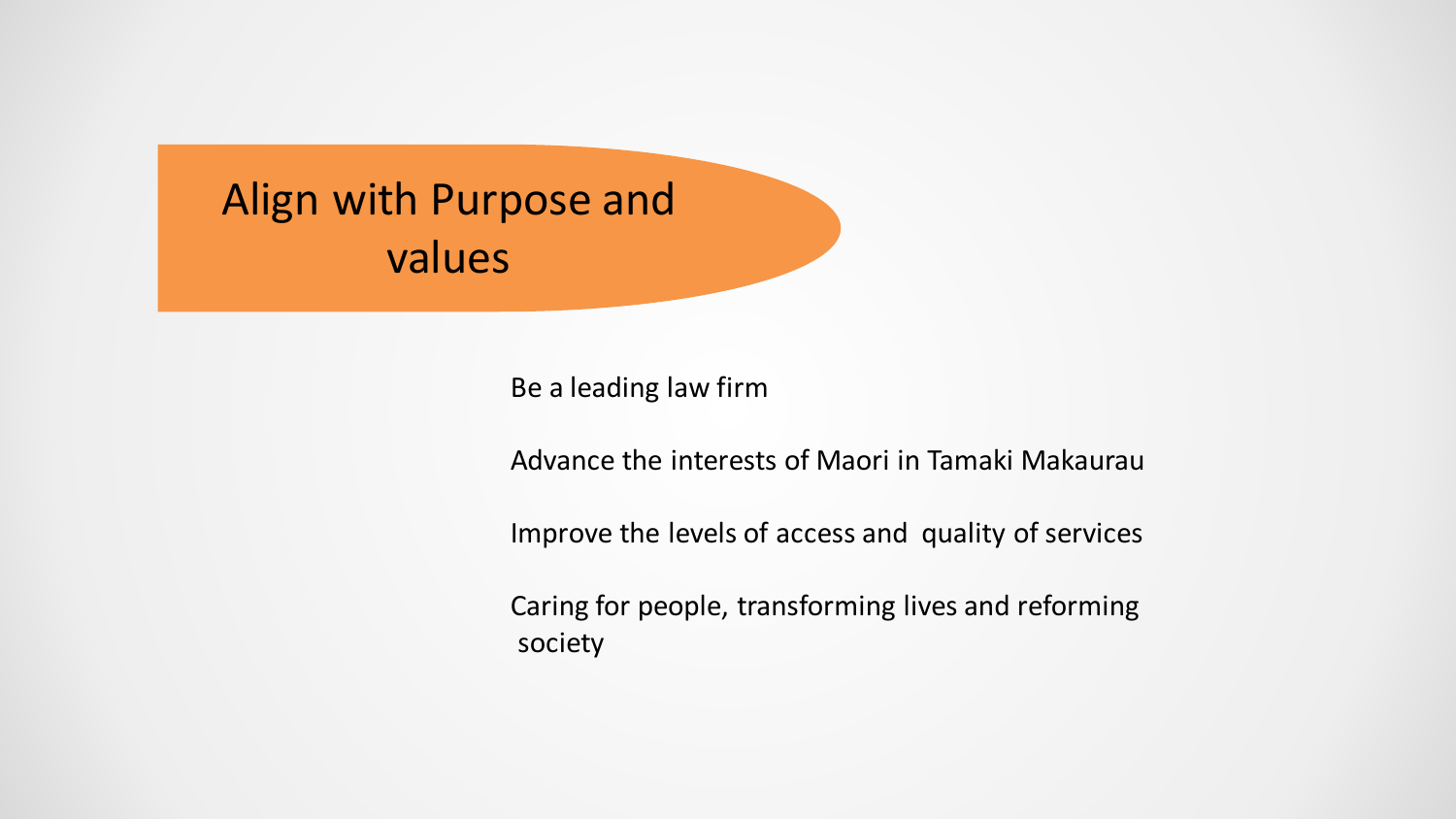#### Responsibilities of Directors

Participate in developing the strategy Have a knowledge of compliance legislation Have a knowledge of regulations Be familiar with technical issues Develop reporting templates Review monthly

## Know enough to ask the right questions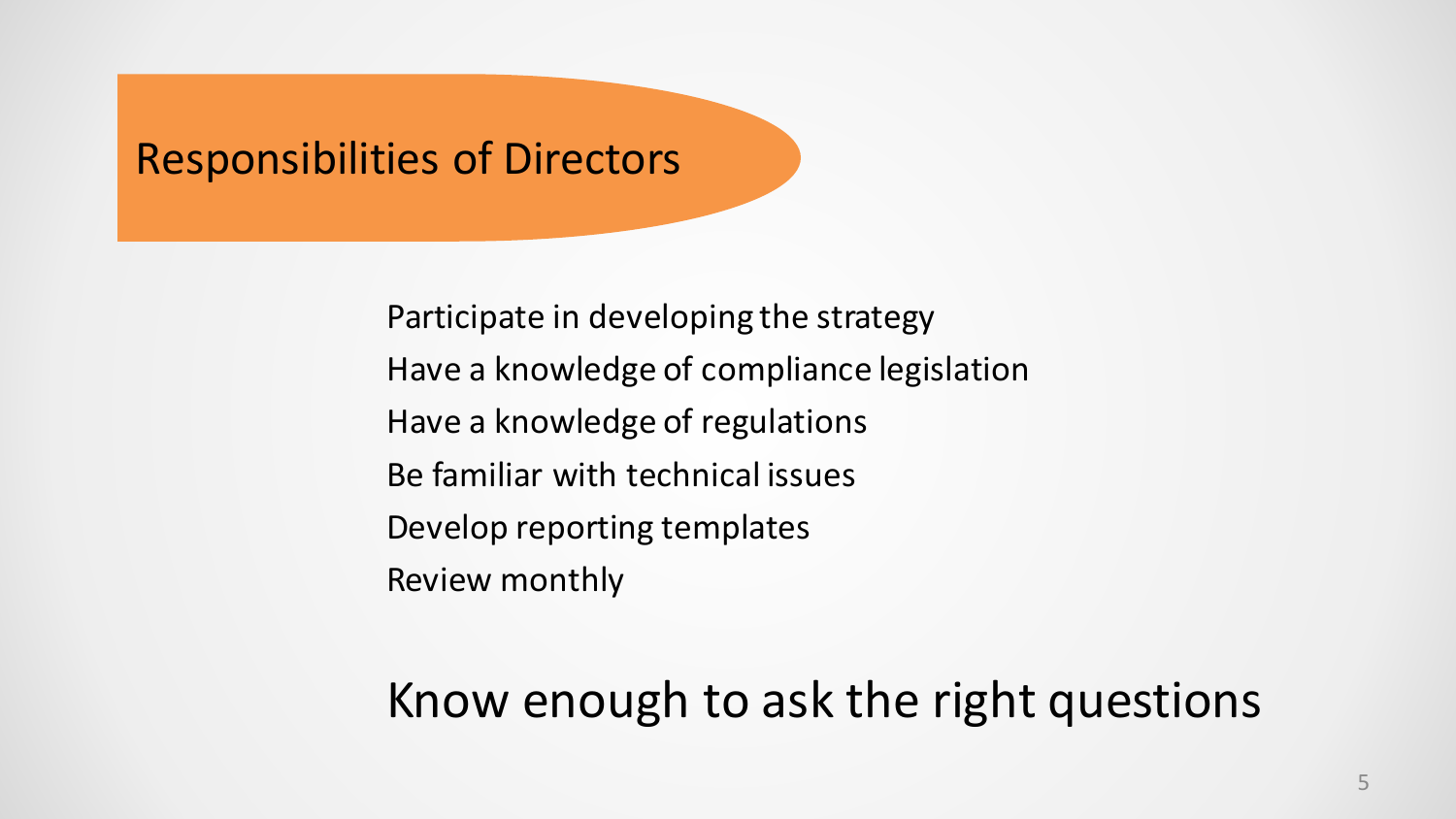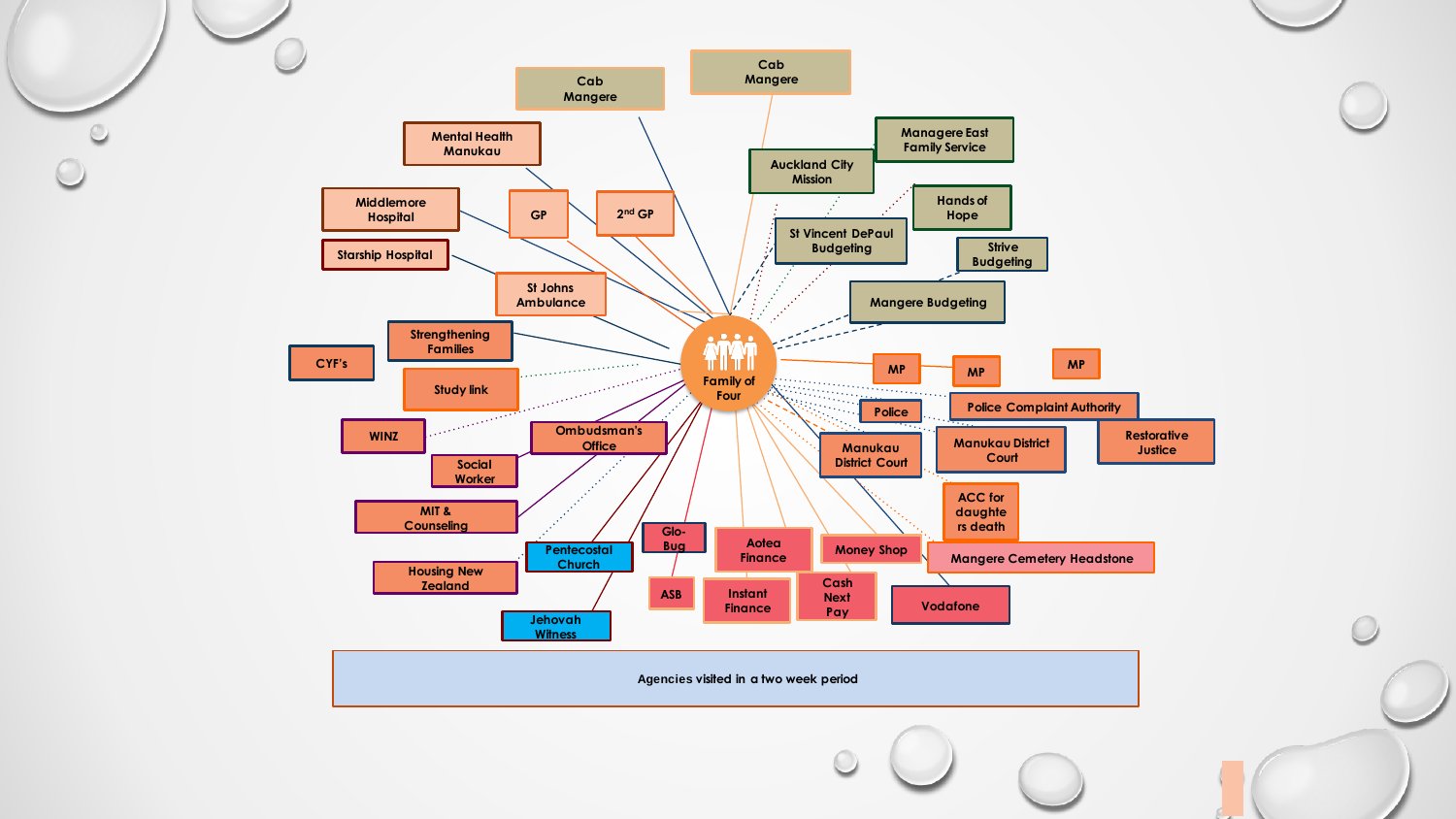# Food Insecurity in New Zealand